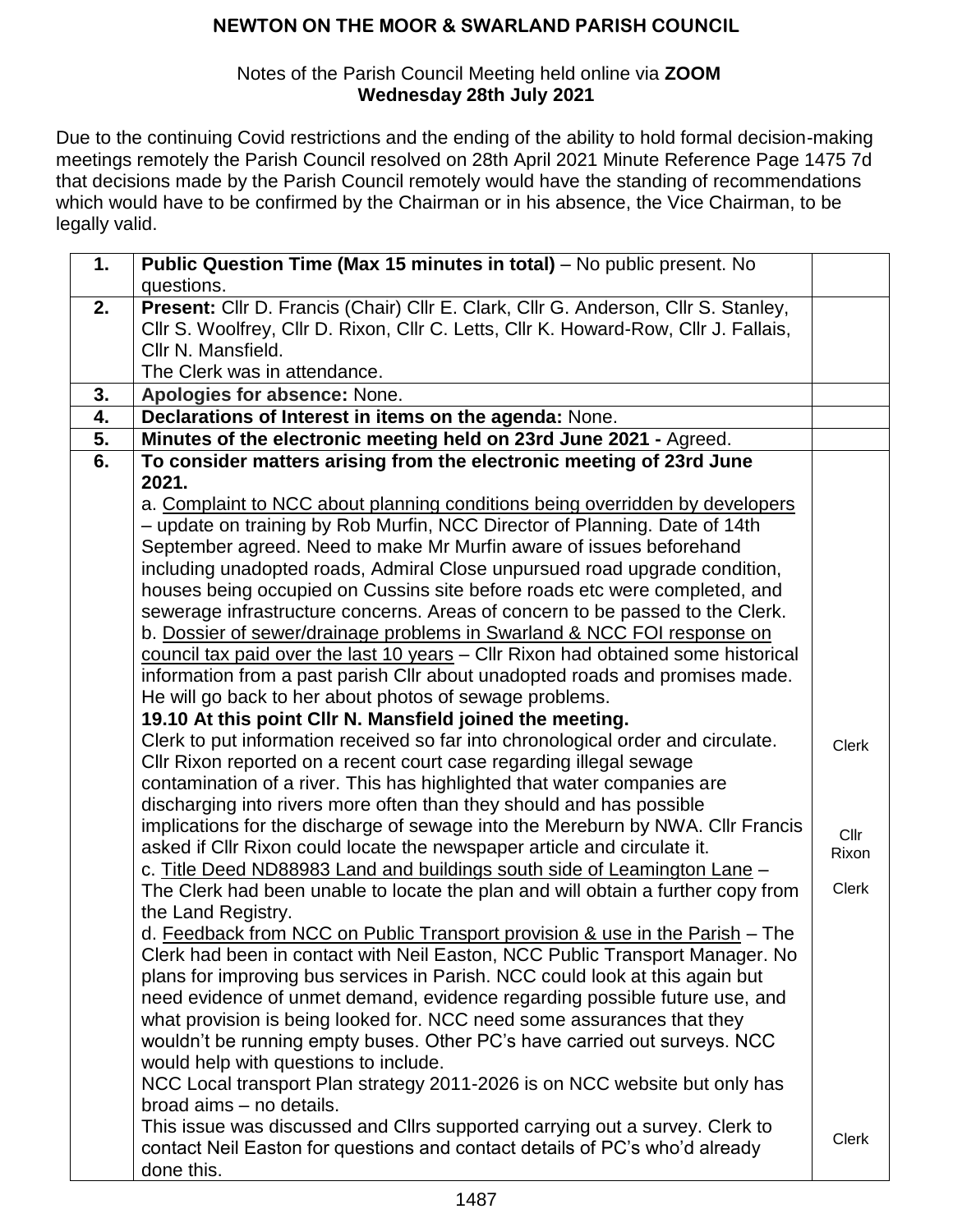|    | e. Level of input to PC from County Councillor Thorne - Update.<br>CIIr Francis said he had sent an email to CIIr Thorne before previous PC<br>meeting, and spoken to him informally at a recent book launch. However,<br>disappointingly no response had been received. NALC is undertaking a review<br>of the NCC/PC/TC Charter and it has been suggested this should include how<br>we should work together. Cllr Francis said he has suggested to the review that<br>there should be minimum performance standards expected from County Cllrs<br>which has been generally agreed. Cllr Francis will now write to Cllr Glen<br>Sanderson as NCC Council Leader and NALC.<br>CIIr Rixon said that the County Councillors form a link between NCC and the<br>Parishes and are supposed to attend a minimum of 4 PC meetings a year. He<br>summed this issue up by saying that the Parish doesn't know what's happening<br>at NCC and NCC don't know what's happening in the Parishes.                                                                                                                                                                                                                                                                                                                                                                                                                                                                                                                                                                                                                                                                                                                                                                                                                                                                                                                                                                                                                                                           |                            |
|----|--------------------------------------------------------------------------------------------------------------------------------------------------------------------------------------------------------------------------------------------------------------------------------------------------------------------------------------------------------------------------------------------------------------------------------------------------------------------------------------------------------------------------------------------------------------------------------------------------------------------------------------------------------------------------------------------------------------------------------------------------------------------------------------------------------------------------------------------------------------------------------------------------------------------------------------------------------------------------------------------------------------------------------------------------------------------------------------------------------------------------------------------------------------------------------------------------------------------------------------------------------------------------------------------------------------------------------------------------------------------------------------------------------------------------------------------------------------------------------------------------------------------------------------------------------------------------------------------------------------------------------------------------------------------------------------------------------------------------------------------------------------------------------------------------------------------------------------------------------------------------------------------------------------------------------------------------------------------------------------------------------------------------------------------------|----------------------------|
| 7. | <b>Requested agenda items</b><br>a. Vyner Park Update (Cllr Woolfrey). The AGM was held on 30th June in<br>person. The netball court has been marked out and it, and the bowling green<br>are being regularly played on. A basic maintenance plan is in place, and a<br>volunteer has cut the park hedges. The play park is very busy and some money<br>has been received from donations. The courts and bowling green are being run<br>on a 'first come- first served' basis for the time being. The VPC is currently<br>exploring the community view on whether to run the Bonfire Event in November.<br>Some very positive comments have been received on the improvements made<br>recently and an entry is going to be submitted in the 'Love Northumberland'<br>scheme. Cllr Woolfrey thanked all the volunteers again who help run the park<br>especially Andy Ferguson who co-ordinates much of the effort.<br>b. Local Transport Plan 2022/23 - Discussion about the three priorities the PC<br>will submit to NCC for inclusion within the LTP by 8th October, and feedback on<br>2021/22 priorities submitted. Leamington Lane pavement judged too expensive.<br>Bus stops on A1 outwith the LTP. Unadopted roads issue will be discussed with<br>NCC Director of Planning in September. Requests for suggestions for 22/23<br>from residents by 15.9.21 to be put on the PC website/Facebook/Column.<br>c. Resurfacing of the A1 between NotM and West Cawledge 16 August - 20<br>September 2021. Cllr Francis said residents in Longframlington have also been<br>advised of these works. Access will be possible across the Guyzance<br>crossroads and the old A1 in addition to the official diversion.<br>d. Forestry Commission Stakeholder Consultation for comments by 17th<br>August 2021. Cllr Stanley said she had met with the FS on behalf of the<br>Swarland Wood Amenity Group. The results of this may inform the consultation.<br>CIIr Stanley said she will confer with CIIr Mansfield and other re the consultation | Cllr<br>Stanley            |
|    | response.<br>e. Modifications to the Northumberland Local Plan - Deadline for comments is<br>4th August. Cllr Francis said the response is in two parts ie the need for a<br>'cordon sanitaire' around village boundaries, and the safeguards needed in<br>considering sites for windfarms. There are treasured landscapes throughout<br>Northumberland that should be exempt. Cllrs agreed that they supported what<br>NCC have said and that any proposal would be carefully considered rather than<br>the N&N society line specifying one or two designated areas. This was mainly<br>because to survey and decide on protected areas across the County would<br>delay the making of the Local Plan. Cllr Francis and the Clerk to draft the<br>response. Informal response to go to the N&N Society.<br>f. Percy Wood Golf & Country Park - (Cllr Stanley) - There is now a padlocked<br>gate at the top of the track through the driving range to PW so site residents                                                                                                                                                                                                                                                                                                                                                                                                                                                                                                                                                                                                                                                                                                                                                                                                                                                                                                                                                                                                                                                                      | Cllr<br>Francis<br>& Clerk |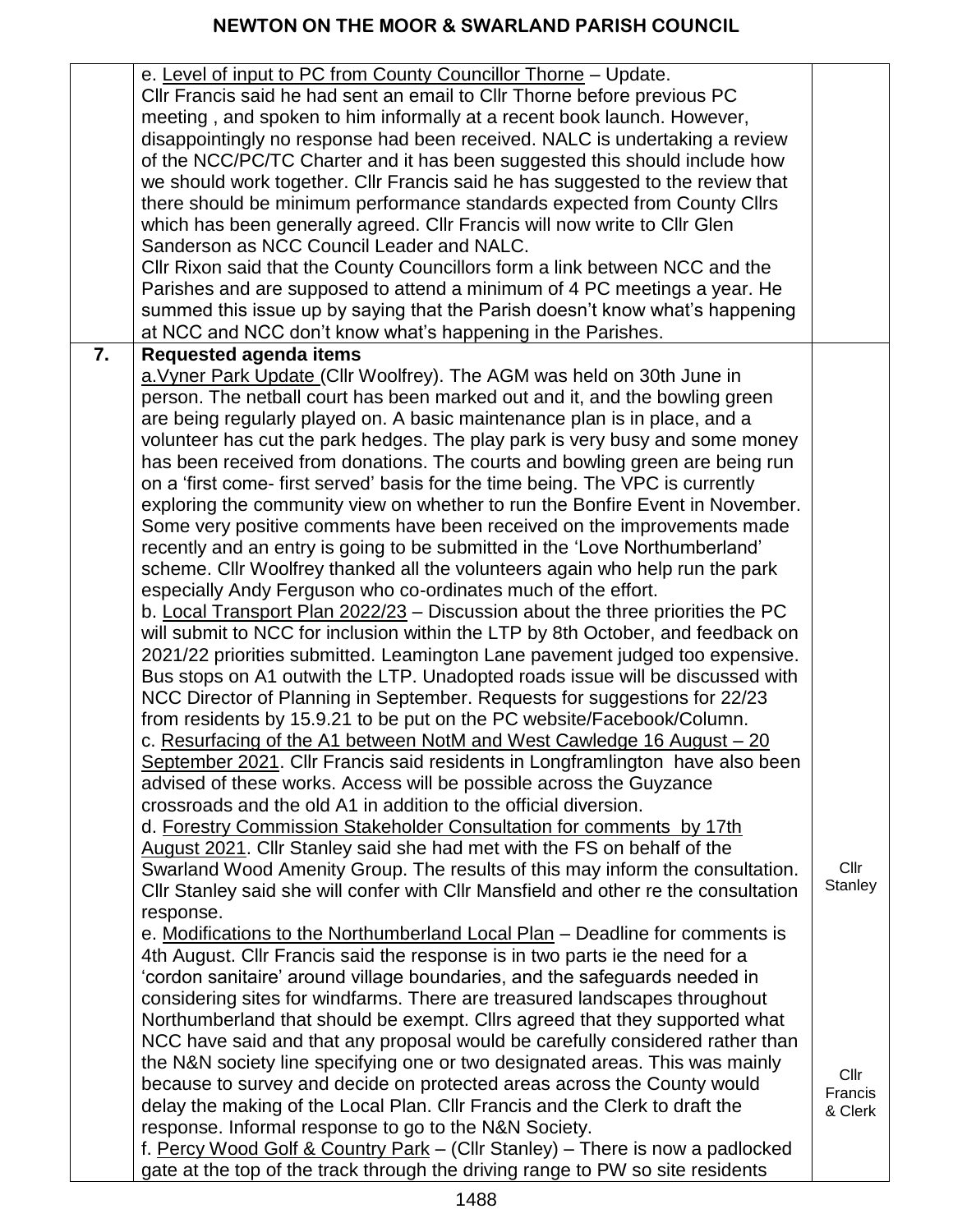|     | cannot drive this way to the Bari Bar. Golf buggies can still get through. Cllr                   |              |
|-----|---------------------------------------------------------------------------------------------------|--------------|
|     | Stanley said that Harrisons are awaiting the signs to go on Coast View.                           |              |
|     | Unfortunately the site manager has had a heart attack which has put things on                     |              |
|     | hold. Cllr Stanley has spoken to Billy Harrison today about the removal of the                    |              |
|     |                                                                                                   |              |
|     | brown sign at the Leamington Lane crossroads. This will happen asap. Bryan                        |              |
|     | Stanley will be working with PW to amend the Google Maps location marking of                      |              |
|     | the site.                                                                                         |              |
| 8.  | Report by County Councillor and meetings attended by Councillors: None.                           |              |
| 9.  | <b>Finance:</b>                                                                                   |              |
|     | a. Clerk's salary £395.50 plus expenses £72.77 = £468.27                                          |              |
|     | Payment to HM Revenues & Customs PAYE =<br>£79.20                                                 | <b>Clerk</b> |
|     | Payment to Clerk = £395.50 + £72.77 - £79.20 =<br>£389.07                                         |              |
|     |                                                                                                   |              |
|     | Other receipts and payments:<br>$\mathbf b$ .                                                     |              |
|     | i)Receipts: VAT repayment from HMRC (1-4-20 to 30-5-21)<br>£4104.00                               |              |
|     |                                                                                                   |              |
|     | ii) Payments: Payment to Vyner Park Charity for VAT element £3649.00 (amount tbc)                 |              |
|     | c. Account balance as at 21st July 2021<br>£26,893.58                                             |              |
|     | All the above were agreed/noted.                                                                  |              |
| 10. | <b>Planning:</b>                                                                                  |              |
|     | a. Decisions made by NCC - None to report.                                                        |              |
|     | b. Applications pending decision by NCC                                                           |              |
|     | 19/01687/FUL - Change of use of land for the siting of up to 60 static caravans, along with       |              |
|     | associated infrastructure and hard and soft landscaping. Archaeological report received           |              |
|     | 09.2.2021 and amended site location plan received 26.02.21.   Land North West Of Springwood,      |              |
|     | Coast View, Swarland, Northumberland. The PC originally objected to this application for a        |              |
|     | range of reasons including adverse visual impact, too close to existing buildings, sewerage and   |              |
|     | drainage capacity issues, and highways safety.                                                    |              |
|     |                                                                                                   |              |
|     | 20/02884/CCMEIA - Land North Of Shiel Dykes U3050 Swarland Junction To Stouphill                  |              |
|     | Junction Swarland, Northumberland. Phased extraction of approximately 5 million tonnes of         |              |
|     | hard rock and importation of inert material for use in restoration using overburden from site and |              |
|     | imported inert materials over 30 year period. This application is not within the Parish but may   |              |
|     | impact on the area. The Parish Council did not object to the application subject to a range of    |              |
|     | comments. Cllrs Cutforth and Howard-Row objected to the development.                              |              |
|     | CIIr Francis said that nothing has moved on this application except that Highways England have    |              |
|     | reiterated the need to resolve highways matters before the application is determined.             |              |
|     | 21/01139/FUL - Loft conversion with dorma [sic] windows to front elevation and front extension    |              |
|     | to lounge/sitting room. 1 Nelson Drive, Swarland, NE65 9JR. The Parish Council had no             |              |
|     | objections to this application.                                                                   |              |
|     |                                                                                                   |              |
|     | 21/02042/FUL - Construction of dormer windows to existing roof. Hazon Mill Cottage,               |              |
|     | Acklington, Morpeth Northumberland, NE65 9AT. The Parish Council had no objections to this        |              |
|     | application.                                                                                      |              |
|     |                                                                                                   |              |
|     | 21/02065/CCD Swarland Primary School, Leamington Lane, Swarland, Morpeth,                         |              |
|     | Northumberland NE65 9JP. The PC had no objections.                                                |              |
|     |                                                                                                   |              |
|     | 21/02359/FUL - One one and a half storey dwelling - Plot 4 to rear of Kenmore Road,               |              |
|     | Swarland. The Parish Council had no objections to this application.                               |              |
|     | c. Planning matters for Parish Council to consider                                                |              |
|     | 21/02696/S106A - Hawkshaw, Old Swarland, Swarland, Morpeth Northumberland NE65 9H.                |              |
|     | Comments invited until 5th August 2021.                                                           |              |
|     | Cllrs felt the applicants claim of unfair treatment doesn't hold water, and NCC Planners have     |              |
|     | been consistent with their policy for local needs only.                                           |              |
|     |                                                                                                   |              |
|     | 21/02654/VARYCO - Variation of Conditions 2 (Approved Plans), 5 (Landscape Planting), 6           |              |